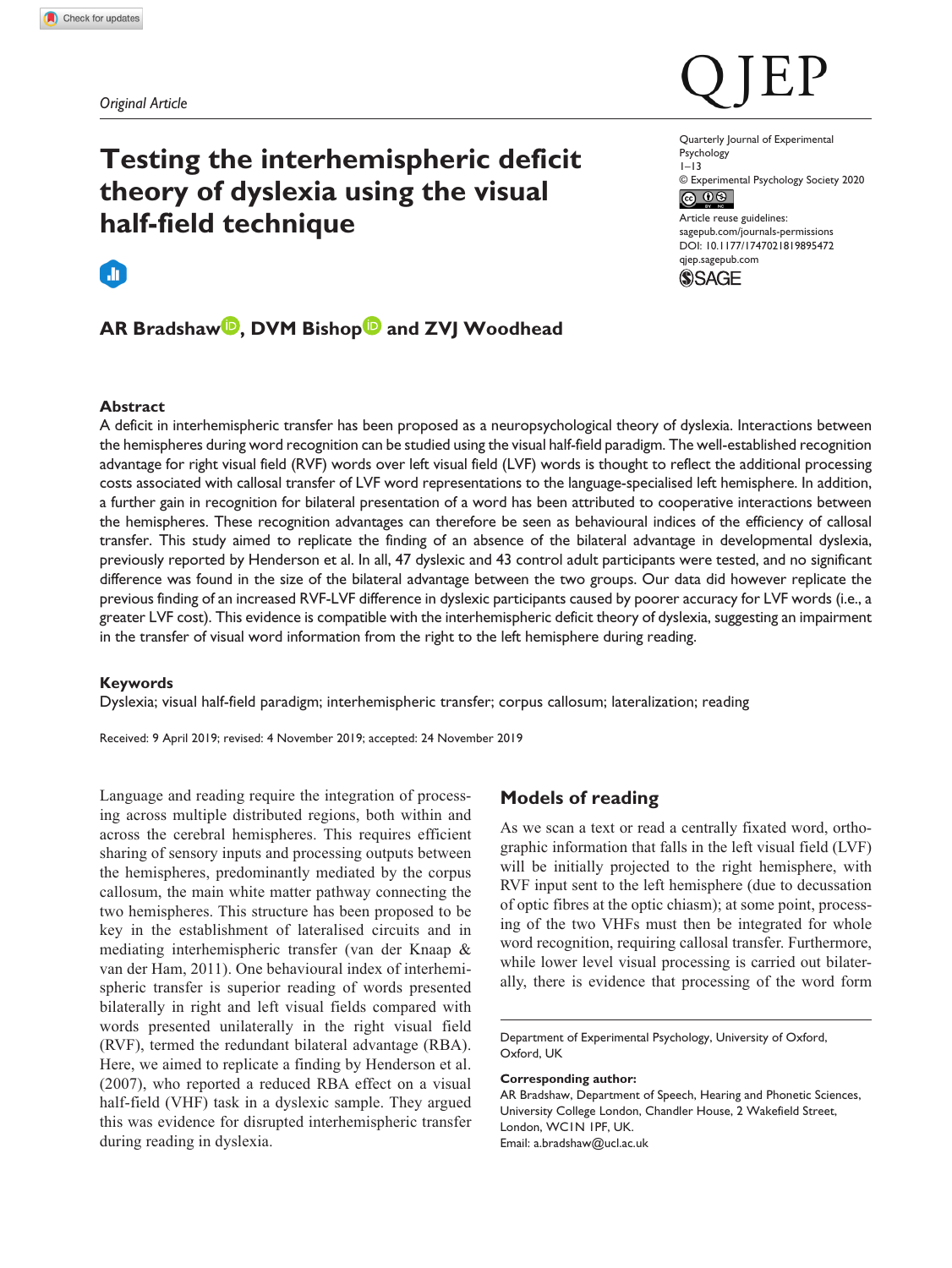

**Figure 1.** Models of hemispheric interactions involved in word recognition. Schematic of the Ellis et al. (2009) and Price and Devlin (2011) models that propose interactions between different levels in the word recognition process within the left hemisphere. Ellis et al. argue that word recognition is supported by interactions between letter- and word-level representations. Price and Devlin propose that interaction is required between occipital (visual), occipitotemporal (orthographic), and higher-order (e.g., phonological) regions.

becomes left lateralised at around the level of the left ventral occipitotemporal cortex (vOT); this area of cortex in the left hemisphere has been shown to respond with high selectivity to visual word forms presented at any location in the visual field (Cohen et al., 2002).

In their model of word recognition, Ellis et al. (2009) specifically addressed the issue of how the two hemispheres interact. They proposed that efficient recognition of a word is best supported when brain regions at the letter level (left middle/inferior occipital cortex) and word level (left mid fusiform gyrus, that is, vOT) engage in a state of mutual interaction. Ellis et al. argued that this kind of interaction could only occur between regions within the same hemisphere, and not between hemispheres; hence for LVF word input to engage such interactive processing it must first be transferred across the corpus callosum to left vOT. Similarly, Price and Devlin (2011) argued that reading a word requires interactions between occipital, vOT and higher-order phonological areas within the left hemisphere; the latter send top-down predictions to vOT based

on stored representations of familiar words. A schematic of these models is given in Figure 1. Overall, visual word form input in the LVF initially projected to the right hemisphere must therefore be transferred to the left hemisphere for such higher order processing to occur. In this way, skilled reading can be seen to rely on efficient interhemispheric interactions and callosal transfer.

# **Developmental dyslexia and interhemispheric processing**

Dyslexia is a developmental reading disorder that involves severe and persistent difficulties with reading and spelling. It is widely considered to involve a core deficit in phonological processing, in terms of mapping between orthographic inputs and phonological codes, that is, representations of speech sounds (Snowling, 2005). One neuropsychological theory of dyslexia proposes that these reading difficulties emerge as the result of disruption to the transfer of information across the corpus callosum; this is known as the interhemispheric deficit theory of dyslexia (Badzakova-Trajkov et al., 2005; Monaghan & Shillcock, 2008; Orton, 1927). It has been reported that individuals with dyslexia show deficits on tasks which require interhemispheric transfer, such as bimanual coordination and tactile transfer tasks (Daini et al., 2018; Moore et al., 1995). Structural differences in the corpus callosum have also been reported by multiple studies, although this evidence is not very consistent and likely varies across callosal subregions (for a review, see Paul, 2011). An interesting parallel has been drawn between dyslexia and the types of impairments shown by patients with agenesis of the corpus callosum, who are reported to show similar difficulties with phonological processing such as in rhyming (Banich & Brown, 2000). This evidence points towards the relevance of abnormalities in interhemispheric transfer to the phonological and reading deficits shown in dyslexia.

# **The VHF method**

The role of the two hemispheres in word recognition has been investigated behaviourally using the VHF method. This task requires participants to report words that are briefly presented to the right or left visual hemifield. Words presented to the RVF are typically reported faster and more accurately than words presented to the LVF (Hellige, 1993). This RVF-LVF advantage has been attributed to the fact that the representation of a word presented to the LVF/right hemisphere has to be relayed to the left hemisphere via the corpus callosum to be processed by left lateralised language areas, decreasing efficiency of processing (Zaidel et al., 1990). This interpretation is supported by research studying individual differences in language lateralisation. Although the majority of individuals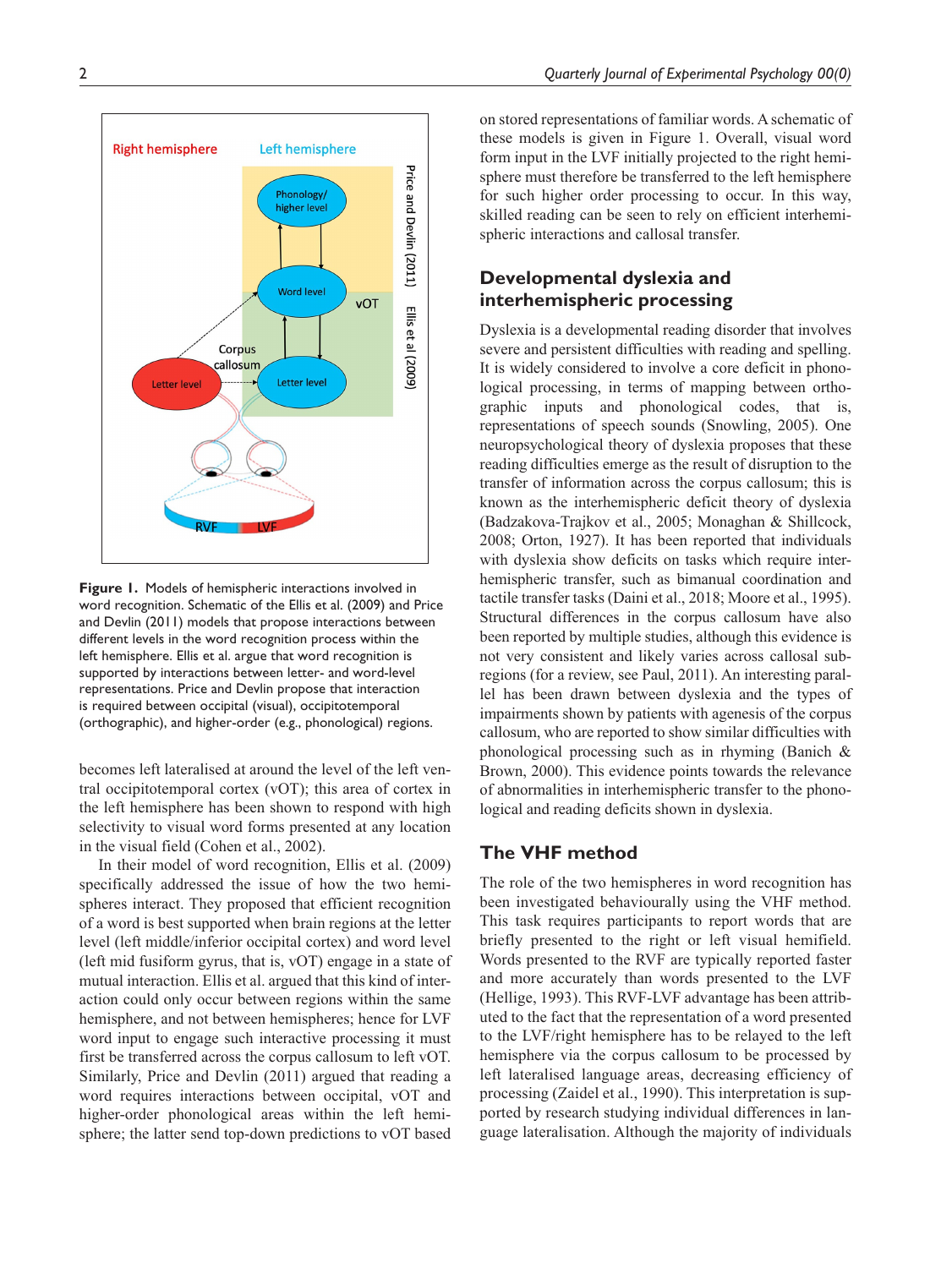show the typical pattern of left lateralisation for language, a minority (around 5%) show the reverse pattern of greater engagement of the right hemisphere during language processing (Knecht et al., 2000). Critically, there is evidence that these individuals with atypical language lateralisation as measured by fMRI also demonstrate an atypical LVF advantage in VHF tasks, suggesting that this measure is indeed sensitive to an individual's underlying organisation for language (Hunter & Brysbaert, 2008; van der Haegen et al., 2011).

A further effect that has been reported in VHF tasks is the phenomenon in which simultaneous presentation of identical word stimuli to the two visual hemi-fields results in significantly improved processing (increased accuracy and faster reaction times) compared to when only the RVF is stimulated (Hellige, 1993). This effect has been shown for consonant–vowel–consonant (CVC) syllables (Marks & Hellige, 2003) and words (Hasbrooke & Chiarello, 1998; Mohr & Pulvermüller, 2002), but is absent for pseudo-words (Mohr et al., 2000, 2007). This "redundant bilateral advantage" is not always observed; for instance, Lindell et al. (2003) and Lindell et al. (2005) did not observe it, and it is unclear how far this effect depends on specific tasks or stimuli. Different accounts of the RBA have been proposed, some of which argue that the effect can occur without the need for interhemispheric transfer (e.g., "horse race" models; Miller, 1982) and others which attribute it to cooperative interactions between the hemispheres (Mohr et al., 2007). The finding of an absence of this effect in a split brain patient however strongly suggests it is dependent on an intact corpus callosum and thus interhemispheric communication (Mohr et al., 1994).

# **Aims of the current study: a replication**

It is of interest then that Henderson et al. (2007) reported a significantly increased RVF-LVF difference and a significantly reduced RBA on the VHF paradigm in dyslexic adults. Compared to controls, dyslexic participants showed both poorer LVF accuracy (resulting in a larger RVF-LVF difference, that is, a greater LVF cost) and a lack of the usual significant difference between accuracy for RVF words and bilaterally presented words. By contrast, when words were presented in top and bottom visual fields dyslexics showed the same redundant advantage as controls, suggesting that their failure to benefit from duplicate presentation relies on the need for interhemispheric transfer between the left and right visual fields. These findings were interpreted as evidence for a dysfunction in callosal transfer in dyslexia, meaning that LVF input is less able to support good recognition alone or to provide a facilitatory effect when presented simultaneously with RVF stimuli. Henderson et al. proposed that the benefit of bilateral stimulation arises because the LVF input reaches left vOT while the RVF input is still being processed; this results in a temporal summation of the inputs to improve recognition. Extending this to the Ellis et al. (2009) model of word recognition, this temporal summation may result in more successful inducement of a state of interaction between letter level and word level areas in the left hemisphere. They suggested that the reduced bilateral advantage in dyslexic participants may reflect slower or delayed interhemispheric transfer that means LVF input is not able to reach the left hemisphere in time to summate with RVF input. The aim of the current study is to replicate these findings of a larger LVF cost and reduced or absent RBA in dyslexic adults relative to typical readers, to address questions as to the processes underlying typical and impaired reading. Furthermore, we aimed to relate the sizes of the bilateral advantage and RVF-LVF difference scores to measures of word and non-word reading ability.

# **Method**

This study was preregistered as a replication study on Open Science Framework (OSF) prior to commencement of data collection. This registration form along with the anonymised data and analysis scripts can be found on OSF at <https://osf.io/4zdhf/>.

# *Participants*

Forty-seven individuals with a diagnosis of dyslexia (mean age: 23.53years, range: 19–46 years, 7 left handed) and 43 individuals without any diagnosis of language and/or reading impairment (mean age: 21.87 years, range: 18-37years, 2 left handed) were recruited for this study. Participants were recruited predominantly from local institutes of higher education, either via disability services for recruitment of the dyslexic group or via more general advertisements for the control group. Inclusion criteria were English as a first language and an age of 18-50 years. Exclusion criteria were significant hearing loss, history of neurological disease, head injury, or epilepsy. Individuals recruited for the dyslexic group all had a confirmed diagnosis of dyslexia, received either from a trained professional (e.g., educational psychologist) while at school (70.21%) or from the disability services at their university (29.87%). Most had received special help/learning support during their schooling (57.45%).

Ethical approval for this study was granted by the Medical Sciences Inter-Divisional Research Ethics Committee (IDREC) at the University of Oxford (approval number R56994/RE001). The experiment was undertaken with the understanding and written informed consent of each participant.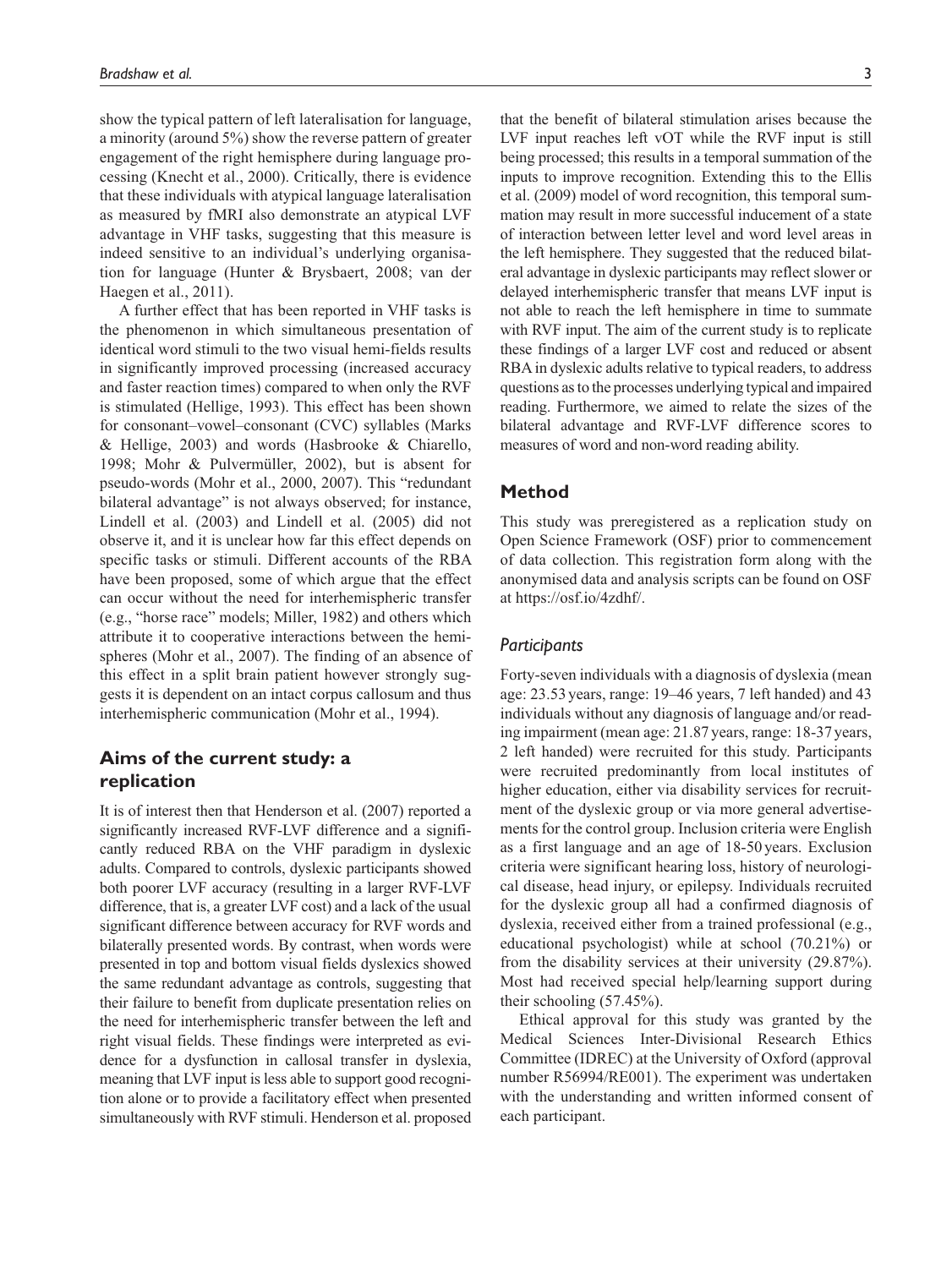| Measure                                      | Controls |       | <b>Dyslexics</b> |       |
|----------------------------------------------|----------|-------|------------------|-------|
|                                              | M        | SD    | M                | SD    |
| Age (years)                                  | 21.87    | 3.89  | 23.53            | 4.93  |
| TOWRE word reading standard score            | 105.19   | 9.45  | 90.28            | 13.87 |
| TOWRE non-word reading standard score        | 109.23   | 9.87  | 92.00            | 13.84 |
| <b>TOWRE</b> overall standard score          | 109.21   | 10.04 | 89.30            | 15.45 |
| Cattell non-verbal ability (score out of 24) | 21.00    | 2.15  | 19.57            | 2.36  |

**Table 1.** Mean age and performance of each group on measures of reading and non-verbal ability.

TOWRE: Test of Word Reading Efficiency; VHF: visual half field.

Values for the dyslexic group on these standardised tests are shown for *n*=46 as one dyslexic participant who participated in the VHF task did not complete these.

# *Materials and method*

Participants were given the Test of Word Reading Efficiency (TOWRE; Torgesen et al., 1999) to obtain scores for word and non-word reading. This test requires participants to read as many words/non-words as they can within a period of 45 s. Participants also completed Tests 1 and 2 of the Cattell Culture Fair Test (Cattell & Cattell, 1973) to give a measure of non-verbal ability. These were administered to all participants except one dyslexic participant whose VHF accuracy measures were nevertheless included in the data analysis. Mean performance on these tasks and mean age for each group are given in Table 1. The dyslexic group demonstrated significantly poorer performance on the TOWRE than controls (Mann–Whitney  $U=302.5$ ,  $p < .001$ ) and also on the Cattell (Mann– Whitney  $U=637.00, p=.005$ . There was also a significant difference in age between the groups (Mann–Whitney  $U=673.00, p=.009$ . In subsequent analyses, we explored whether non-verbal abilities or age may have influenced our results, but this possibility was ruled out.

For the VHF task, the same method and task design as Henderson et al. (2007) was employed, with minor adjustments. Stimuli were 180 five-letter words selected from the CELEX database; these consisted of lists of words combined from across multiple experiments reported in the Henderson et al. paper to increase the number of trials in the task from 120 to 180. This was motivated by recommendations made by Hunter and Brysbaert (2008) who argued that at least 150 trials are required to yield reliable results with the VHF paradigm. Eighteen practise word stimuli were also used. For the main part of the task, 60 words were allocated to each visual presentation condition: RVF, LVF, or bilateral visual field (BVF) presentation. Within an experimental session, presentation conditions were pseudo-randomly interleaved. Words were rotated around the three conditions to give six different orders of stimulus presentation; administration of these was counterbalanced across participants.

Each word was presented in upper case in Fixedsys font in size 18 point. They were presented on a  $36.5 \times 23$ -cm screen with a resolution of  $1024 \times 768$  pixels, at a viewing distance of 60cm kept constant by the use of a chin rest.



**Figure 2.** Schematic of stimulus display of target word and contralateral Xs.

The visual angle from the outer edge of the word to the fixation point was around 4.3 degrees, and from the inner edge of the word to fixation around 1.4 degrees; hence, words were presented in parafoveal vision (defined as 1.5– 5 degrees). The task was run using E-prime 1.1 software (Psychology Software Tools, Pittsburgh, PA) using a script identical to that used by Henderson et al. (2007).

A trial began with presentation of a central fixation cross for 400ms. This was followed by presentation of the word stimulus/stimuli for 60ms in one of the three presentation styles. For unilateral presentation trials, a series of 5 Xs were presented in the other visual hemifield to balance the visual presentation (see Figure 2). No mask was used following stimulus presentation, in keeping with the original method of Henderson et al. (2007). Following stimulus presentation, participants were required to use the keyboard to type the previously presented word, and then press enter to start the next trial. Participants were instructed that they could correct any spelling or typing mistakes before pressing enter and to provide their best guess if they were unsure of the word. Scoring allowed for spelling and typing mistakes such that obvious errors were still counted as accurate responses (e.g., THEIF instead of THIEF).

# *Hypotheses and analysis plan*

All analyses outlined in the following sections were carried out using R (R Core Team, 2019). An Rmd script to perform these analyses can be found on OSF [\(https://osf.io/4zdhf/](https://osf.io/4zdhf/)).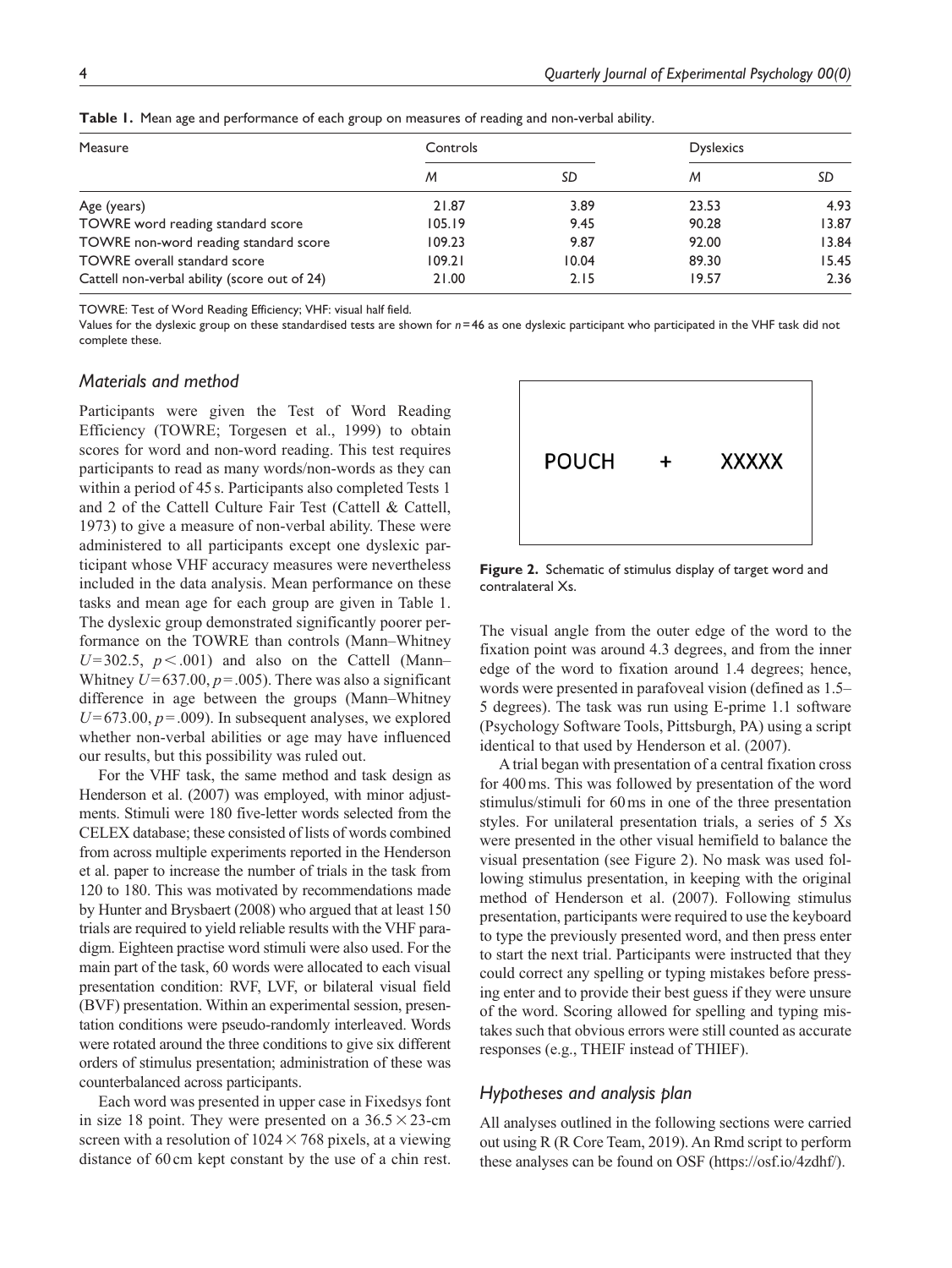# *Preregistered analyses*

We predicted that, in line with the findings from Henderson et al. (2007), dyslexic adults would show a smaller difference between accuracy in the RVF and BVF conditions compared with typically developed adults; this finding would constitute a successful replication. To test this, we calculated for each individual the difference score between these two conditions (BVF-RVF), referred to as the RBA. We then used an independent groups *t* test to compare the magnitude of the RBA between the two groups. We predicted that the size of this difference would be significantly smaller in the dyslexic group than in the typically developed group. This analysis differs from the original analysis reported by Henderson et al. (2007). They used a  $2 \times 3$  analysis of variance (ANOVA) to compare recognition accuracy between the two groups for RVF, LVF and BVF words and reported a main effect of group, a main effect of condition, and a significant group by condition interaction, indicating that dyslexics showed a smaller bilateral advantage than controls. However, this interaction effect was associated with a very small effect size of *r*=.08, meaning that power calculations based on such an analysis with this effect size gave unrealistically large sample sizes of 200 plus participants. We therefore planned to use this simpler *t*-test analysis with a more focused hypothesis to increase power (see Lazic, 2018, for a discussion).

This simpler analysis gave an effect size of 0.957 calculated from the data reported on by Henderson et al. (2007). G\*Power software was used to calculate that 20 participants would be needed in each group to yield power of 0.9. However, as effect sizes can be overestimated in published studies particularly if they are under-powered (Button et al., 2013), we aimed to collect data on 30 participants in each group. These data were collected as part of a larger study, and by the end of the data collection period we had data from this task on 47 dyslexics and 43 controls.

# *Non-preregistered analyses*

We also tested two further hypotheses that were not originally preregistered. First, we predicted that dyslexics would show poorer LVF performance compared with controls; this constitutes an extension of the replication of the findings of Henderson et al. (2007) who reported that dyslexic LVF accuracy but not RVF accuracy was significantly lower than in controls resulting in a greater RVF-LVF difference. Therefore, we tested this using *t*-tests to compare LVF accuracy and RVF accuracy between groups. All *t*-tests were Bonferroni corrected; as three *t*-tests were conducted, a corrected *p* value of .016 was used. To test more directly for an increased LVF cost in dyslexia, this analysis was followed up by a multi-level mixed models analysis to test for a significant interaction between group and condition. Two random intercept models were compared: a null model with fixed effects of group and condition (with no interaction) and random effects of participant and stimulus, and a full model with the same fixed and random effects but with an interaction between group and condition. A likelihood ratio test was used to obtain a *p* value for the comparison between the full model and the null model.

Second, we predicted that the size of the RBA and RVF-LVF difference scores would correlate with measures of word and non-word reading performance as assessed by the TOWRE. Increased efficiency of interhemispheric transfer would be indexed by a small RVF-LVF difference and large RBA. Thus, assuming efficient interhemispheric transfer is beneficial for reading, we predicted a negative correlation for word and non-word reading scores with RVF-LVF difference scores, but a positive correlation with the size of the RBA. It should be noted that although these advantage measures were most relevant for the current hypothesis, the use of difference scores in analyses has been critiqued due to the unreliability of such difference scores compared to the reliability of the base measures used to calculate them (Thomas & Zumbo, 2012). The results of these analyses should therefore be interpreted with caution.

Henderson et al. (2007) only included left-handed participants, whereas our sample comprised both right and left-handers, as VHF data were collected as part of a larger study. To rule out handedness as a potential confound in our analyses, we therefore re-ran the group comparisons excluding left-handers.

# **Results**

# *Preregistered analysis: replication of comparison of RBA in dyslexics and controls*

Means and standard deviations for each VHF condition can be found for each group in Table 2 along with their mean RBA and RVF-LVF difference scores. Percentage accuracy for each condition is plotted in Figure 3 and given in Table 3; these show both the data reported on by Henderson et al. (2007) and the current study. Five controls and one dyslexic participant in our sample failed to demonstrate the typical RVF-LVF advantage (LVF and RVF scores were either identical or greater for LVF than RVF). Handedness could not explain this individual variability in the presence of the RVF-LVF advantage, because all left-handers demonstrated a positive RVF-LVF difference.

RBA scores for each group can be seen in Figure 4. To first confirm that a significant RBA was observed in our data, we used a one-sample *t* test on the RBA scores of the control group. This confirmed that these scores were significantly different from zero,  $t(42)=6.08$ ,  $p < .001$ , and therefore a robust RBA effect was observed in control participants. Our first preregistered analysis of interest was to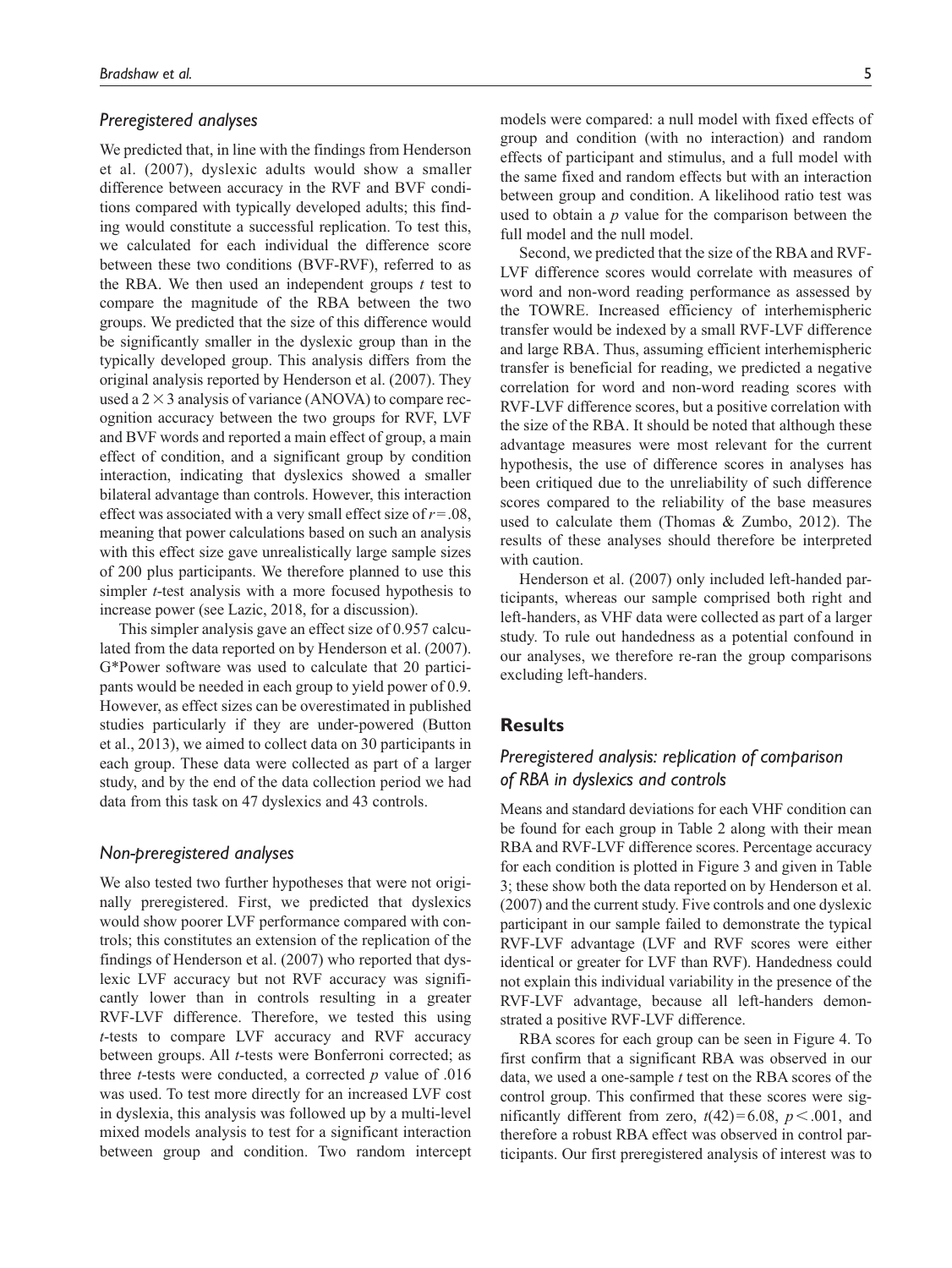| Group            | LVF accuracy   | RVF accuracy  | <b>BVF</b> accuracy | <b>RVF-LVF difference</b> | Redundant bilateral advantage |
|------------------|----------------|---------------|---------------------|---------------------------|-------------------------------|
| Controls         | 34.65          | 47.02         | 51.86               | 12.37                     | 4.84                          |
|                  | $(SD = 10.49)$ | $(SD = 7.41)$ | $(SD = 5.51)$       | $(SD = 11.39)$            | $(SD = 5.21)$                 |
| <b>Dyslexics</b> | 27.74          | 43.91         | 47.74               | 16.17                     | 3.83                          |
|                  | $(SD = 11.64)$ | $(SD = 7.16)$ | $(SD = 7.12)$       | $(SD = 9.45)$             | $(SD = 5.85)$                 |

**Table 2.** Mean accuracy (and *SD*s) out of 60 on VHF measures for the control and dyslexic groups.

VHF: visual half field; LVF: left visual field; RVF: right visual field; BVF: bilateral visual field.



**Figure 3.** Accuracy data reported from the original study by Henderson et al. (2007) and our study. Plots show individual and mean accuracy scores (as percentage accuracy) for each visual hemifield condition in the two groups. Boxes indicate 95% confidence intervals. Note that data for the Henderson study is given for *n*=18 in each group, as data for the full groups reported on in the paper were not available. CON: control group; DYSL: dyslexia group.

**Table 3.** Percentage accuracy in the two groups across the three visual half-field conditions for Henderson et al. and the current study.

| Study                                                       | <b>Dyslexics</b> |                     |  | Controls |  |            |
|-------------------------------------------------------------|------------------|---------------------|--|----------|--|------------|
|                                                             |                  | LVF RVF BVF LVF RVF |  |          |  | <b>BVF</b> |
| Henderson et al. 53% 72.7% 72% 68% 80.7% 92%<br>$(n=44)$    |                  |                     |  |          |  |            |
| Bradshaw et al. 46% 73% 79.6% 57.7% 78.4% 86.4%<br>$(n=90)$ |                  |                     |  |          |  |            |

LVF RVF: right visual field; BVF: bilateral visual field.

then compare the RBA scores between control and dyslexic groups. An independent samples *t* test found no significant difference in the size of the RBA between groups,  $t(88) = .859$ ,  $p = .393$ . Thus, we did not replicate the finding of a reduced bilateral advantage in a dyslexic sample compared to controls. This result was unchanged if only righthanders were included in the analysis. As neither age nor Cattell score correlated with RBA scores, group differences in these variables are unlikely to have affected this result.

# *Non-preregistered exploratory analyses*

We conducted an additional non-preregistered analysis to replicate the second analysis done by Henderson et al. (2007), comparing LVF and RVF accuracy between groups, with the hypothesis that the former and not the latter will be significantly different. An independent *t* test found a significant difference between groups for the LVF condition, with dyslexics showing lower accuracy than controls, *t*(88)=2.95, *p*=.004, *d*=0.62. As RVF accuracy data were found to be non-normal, this was compared between groups by means of a Mann–Whitney *U* test. This did not find a significant difference between groups at the Bonferroni corrected *p* value (Mann–Whitney *U*=720.5, *p*=.019, *r*=.247). Therefore, we replicated Henderson et al.'s (2007) finding of poorer performance of dyslexics for LVF presented words, that is, an increased LVF cost.

To test more directly for an increased LVF cost in dyslexia, we used a multi-level mixed model analysis to test for a significant interaction between group (control vs. dyslexic) and condition (RVF vs. LVF) on accuracy scores. A likelihood ratio test was used to compare a null model with fixed effects of group and condition (with no interaction) and random effects of participant and stimulus, with a full model with the same fixed and random effects but with an interaction between group and condition. This found that the full model provided a better fit to the data,  $\chi^2(1)$ =18.50, *p* < .001. This result was unchanged when excluding left-handed participants. Thus, a significant interaction was found between condition and group in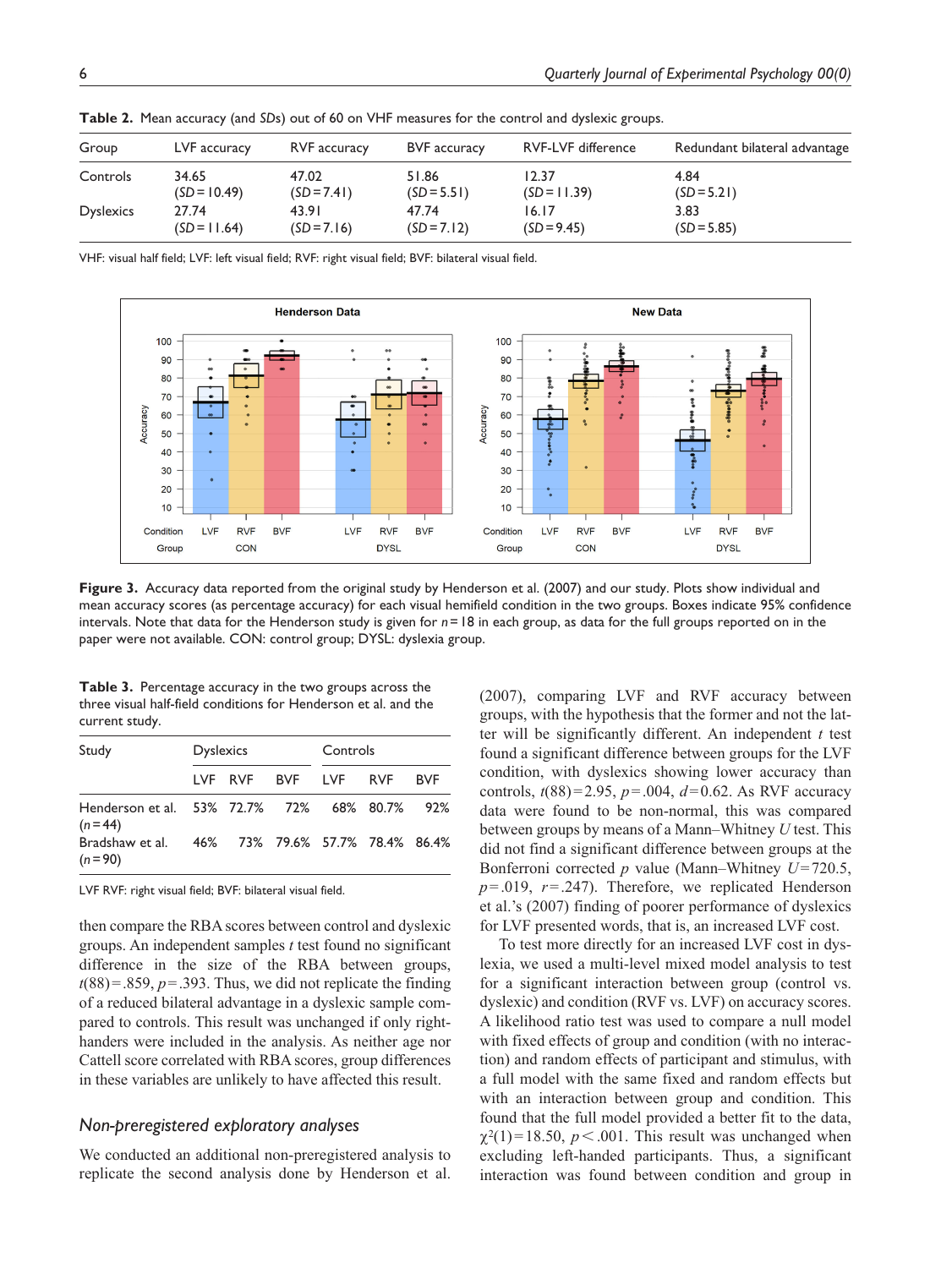

**Figure 4.** Pirate plots showing mean and individual data points for bilateral advantage and RVF-LVF difference scores in the two groups, from the original Henderson et al. study and the current study. Shaded boxes indicate 95% confidence intervals. Note that data for the Henderson study is given for *n*=18 in each group, as data for the full groups reported on in the paper were not available. CON: control group; DYSL: dyslexia group.

which the dyslexic group demonstrated a greater difference between LVF and RVF conditions than the control group. As can be seen in Figure 3, this larger RVF-LVF difference was driven by poorer performance in the LVF condition, rather than better performance for RVF words; this thus supports the idea of an increased LVF cost in dyslexia.

Furthermore, we ran exploratory analyses to investigate the relationship between TOWRE word and non-word reading standard scores and the RBA and RVF-LVF difference scores. Pearson's correlations found no significant relationship between TOWRE word reading standard scores and either the RBA (*r*=.002, *p*=.984) or RVF-LVF difference scores  $(r=-.102, p=.341)$ . Similarly, no significant correlations were found between TOWRE non-word reading standard scores and either the RBA (*r*=–.029,  $p = .784$ ) or RVF-LVF difference scores  $(r = -0.072)$ , *p*=.503).

# **Discussion**

# *Summary of results*

This study aimed to use the VHF paradigm to replicate the finding of a reduced RBA in dyslexic adults compared with controls. Although a RBA was observed, we failed to replicate the significant difference between the size of this advantage in dyslexics and controls. We did however replicate the finding of an increased RVF-LVF difference in dyslexics compared to controls. This was driven by significantly worse performance of the dyslexics on the LVF condition as previously reported in a right-handed only sample by Henderson et al. (2007), and so could be more accurately termed an increased LVF cost in dyslexia (we will use this term for the remainder of the "Discussion"). Therefore, our results provide partial support for the hypothesis of impaired interhemispheric transfer in dyslexia, but suggest that the nature of this impairment does not necessarily interfere with the bilateral advantage. Correlation analyses found that neither word nor non-word reading scores were significantly correlated with either the RVF-LVF difference or bilateral advantage scores.

# *Poorer LVF accuracy in dyslexia*

The main pattern observed in the performance of the dyslexic group was a particular difficulty with words presented in the LVF. In contrast, accuracy for RVF words did not differ from that of controls. This replicated Henderson et al.'s (2007) finding, who also reported an increased LVF cost associated with dyslexia in their sample of right-handers. This pattern of a specific difficulty with LVF words is consistent with the interhemispheric deficit theory of dyslexia. According to models of reading (Ellis et al., 2009; Price & Devlin, 2011), accurate recognition of LVF words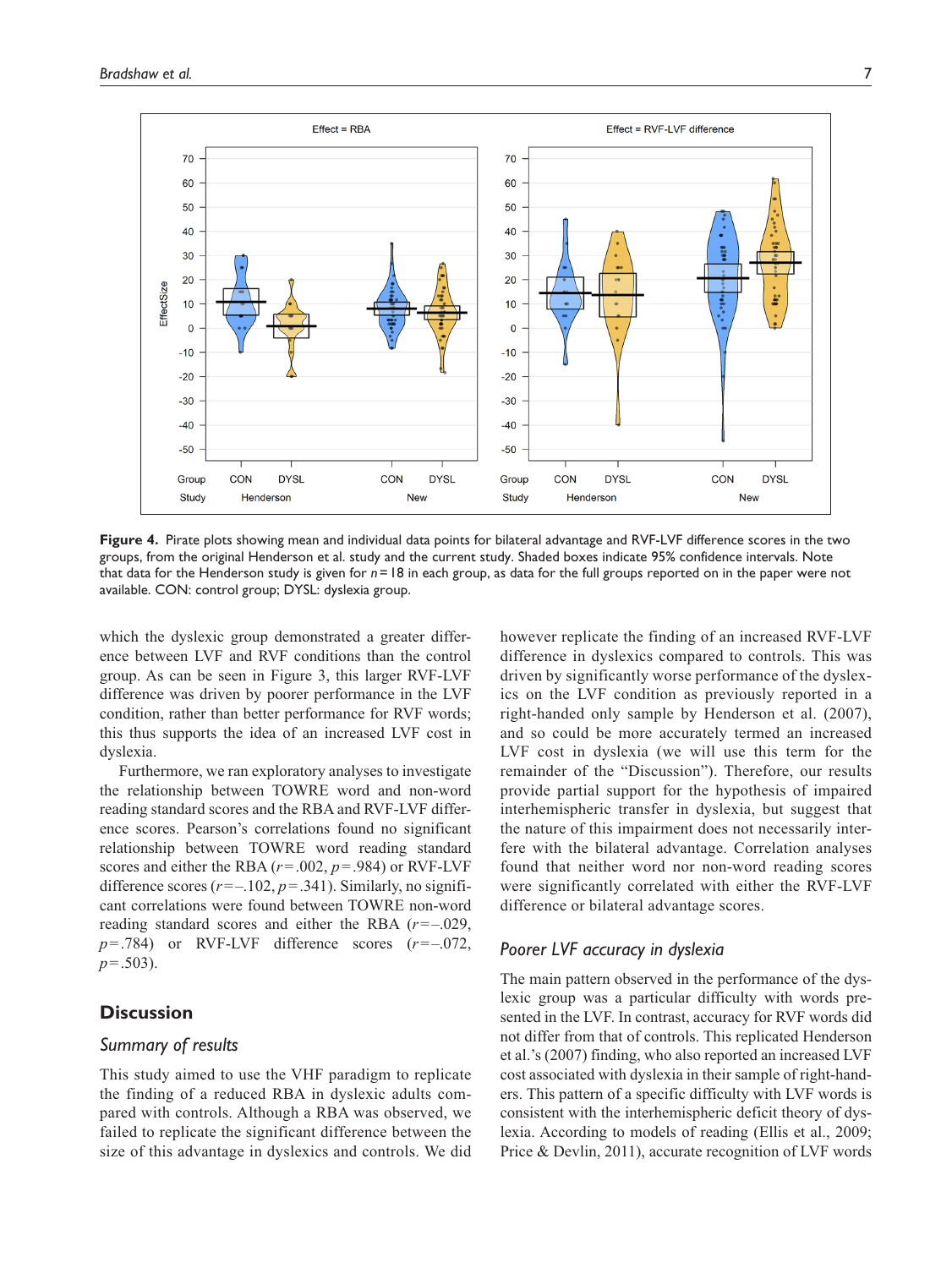requires transfer of this visual input across the corpus callosum to access left lateralised processing circuits involving reciprocal interactions between the letter, word, and phonological levels. Impairment in the transfer of this LVF input across the corpus callosum would therefore prevent access to this more efficient mode of processing, meaning word recognition has to rely on more basic and perhaps more serial letter-by-letter processes in the right hemisphere (Ellis et al., 2009).

The idea that dyslexic readers struggle particularly with reading word forms presented in their LVF is also supported by eye tracking research. Kelly et al. (2004) studied eye movements in dyslexics and controls during reading of sentences and found that dyslexics showed (1) more fixations to the left (i.e., at the beginning) of words and (ii) shorter fixation durations when fixating on the beginning of words than their centre. They interpreted this bias for more leftward fixations as a strategy employed by dyslexic readers to ensure most letter information in a word is directly projected to the left hemisphere to avoid the need for callosal transfer. Such patterns in eye movements could constitute a compensatory mechanism for the disrupted transfer of LVF input to the left hemisphere as suggested by our findings.

The LVF cost in dyslexia may also be interpreted within the SERIOL (sequential encoding regulated by inputs to oscillations within letter units) model of word reading (Whitney, 2001; Whitney & Cornelissen, 2005). This computation model aims to specify how word recognition occurs, from early retinotopic visual processing, via abstract feature, letter and bigram representations, to lexical word form representations. Of particular relevance to our study is the way in which the early retinotopic activation is transformed into serial abstract letter encoding. The retinotopic activation is characterised by an acuity gradient, where the most central retinal locations are activated most strongly. To attain the left-to-right serial order of the abstract lexical representation, the acuity gradient in the LVF/right hemisphere has to be reversed. The model achieves this gradient inversion by strong left-to-right lateral inhibition in the right hemisphere. Whitney and Cornelissen (2005) argue that this inversion is a readingspecific skill, and that a failure to acquire it may result in developmental dyslexia. This mechanistic explanation of dyslexia would predict that participants with dyslexia would perform more poorly on reading words in the LVF, as we have observed here; however, a study of letter identification with consonant triads presented to the left or right visual fields failed to find the three-way interaction between hemifield, letter position, and group that would be predicted by the SERIOL model (Callens et al., 2013). The study by Callens et al. had only 20 participants per group and has not (to our knowledge) been replicated; but taken at face value, their results suggested that inversion of the acuity gradient was not the origin of reading problems in

dyslexia, and that the LVF cost may occur at the word level and not for letter reporting alone.

These results may also be interpreted in the light of studies showing impaired visual attention in dyslexia. There is a substantial literature on attention impairments in dyslexia (e.g., Bosse et al., 2007; Hari & Renvall, 2001; Valdois et al., 2004; Vidyasagar & Pammer, 1999). Some studies indicate that the visual attention deficit may be asymmetrical, affecting the LVF more than the RVF. For example, Hari and colleagues describe left hemifield "minineglect" in adults with dyslexia, who show LVF deficits in non-verbal tasks such as temporal order decisions or line motion illusions (Hari, 2001). Similarly, Facoetti and colleagues reported mild LVF inattention and RVF overdistractability in children with dyslexia (Facoetti et al., 2001; Facoetti & Molteni, 2001; Facoetti & Turatto, 2000). It has been speculated that these results may indicate a minor deficit in the right parietal lobe in dyslexia (Hari & Renvall, 2001). This asymmetric visual attention theory could provide an alternative explanation for the LVF cost observed here, as it would predict that words presented in the LVF would be less attention grabbing, and more prone to distraction from the "XXXXX" stimulus presented in the contralateral (right) visual field.

Interestingly, there is evidence that dyslexic participants may show the reverse pattern of heightened hemifield preferences when the task is right lateralised. Daini et al. (2018) measured performance of dyslexic children on an orientation matching task where a picture pair with either matching or discrepant orientations was presented to either the right or left visual field. In control participants, this task was found to involve an LVF advantage, indicative of right lateralisation. Dyslexic participants demonstrated an increased LVF-RVF difference due to a specific difficulty with RVF stimuli, consistent with an impairment in the transfer of RVF input to the specialised right hemisphere. This increased "RVF cost" represents a parallel to the increased LVF cost reported in the current paper. Furthermore, such a pattern has also been reported in split brain patients, who showed a larger RVF cost for this orientation matching task (Corballis et al., 2010). It is worth noting that neither the SERIOL model nor the visual attentional account can explain the RVF cost in dyslexia for this non-verbal task. Together with the present findings, this therefore suggests that dyslexia involves a general impairment in the transfer of visual information across the corpus callosum, regardless of the required direction or the stimulus domain.

To integrate these two sets of findings, it would be of interest to measure behavioural asymmetries for both right- and left-lateralised tasks within the same participants (both typical and dyslexic) to establish that these demonstrate correspondence at the individual level. Specifically, one would predict that individuals who demonstrate a larger LVF cost for word stimuli as in the current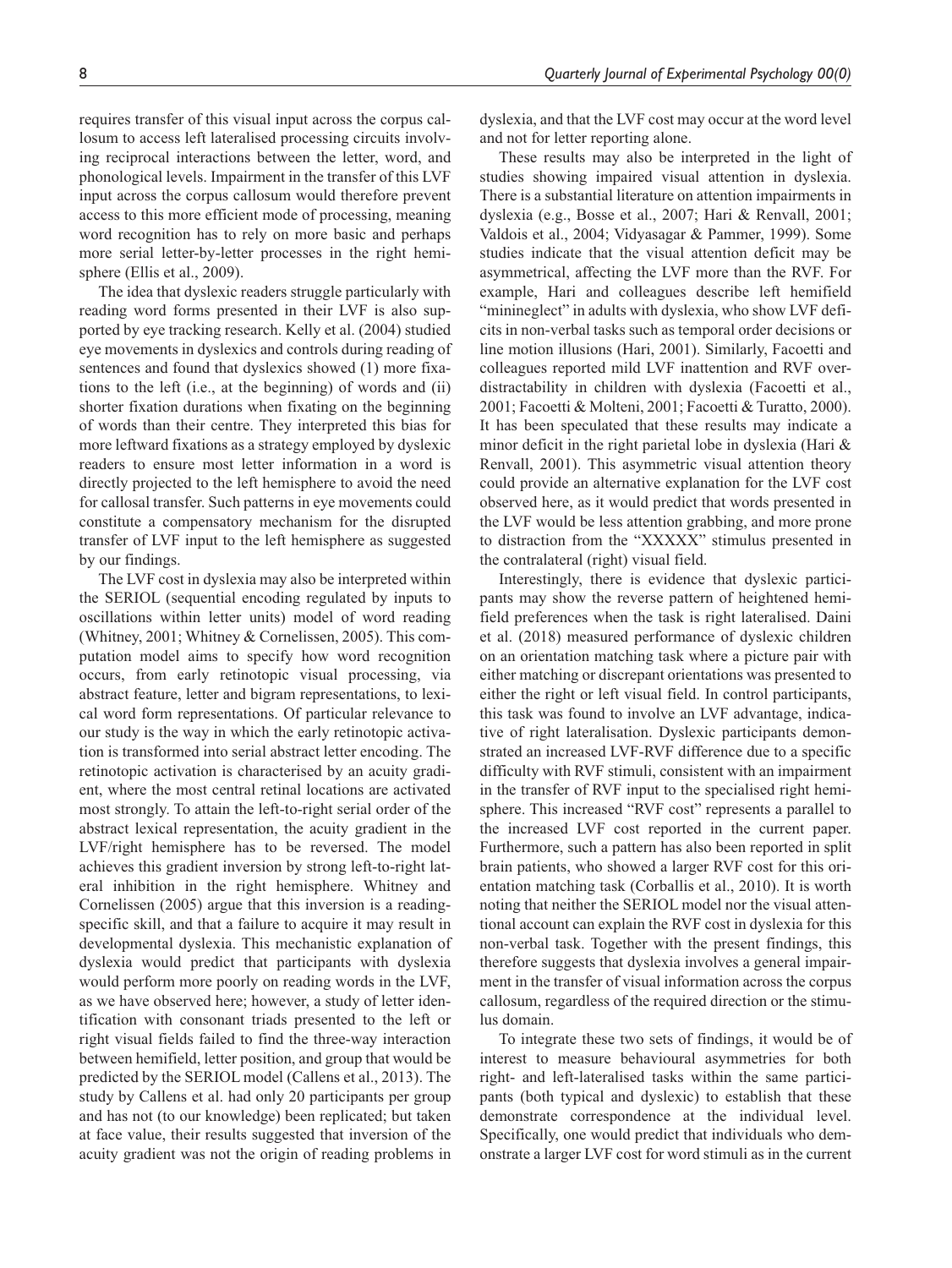method should also show a larger RVF cost for non-verbal stimuli as in the method used by Daini et al. This would support the idea that these measures from the two types of task are sensitive to the same underlying construct, assumed to be efficiency of interhemispheric transfer.

# *Failure to replicate a reduced RBA in dyslexia*

More puzzling however is why such a deficit in interhemispheric transfer suggested by poorer LVF performance was not apparent in performance for bilateral presentation in the dyslexic group. When interpreting their findings, Henderson et al. (2007) suggested that the absence of the bilateral advantage in dyslexics may be due to issues in the timing of interhemispheric transfer; that is, the LVF input may not reach the left hemisphere in time to summate with the RVF input and "boost" processing. An alternative view would be that interhemispheric transfer is not slower but instead degraded such that the representation of the LVF word form transmitted to the left hemisphere is of poor quality. Such a scenario was in fact induced in typical readers in an experiment in the Henderson et al. (2007) paper. Here, RVF input was presented simultaneously with a degraded version of the same word in the LVF in the form of a word fragment consisting of the first and last letters of the word (e.g., c–n for coin). This bilateral presentation was sufficient to induce a bilateral advantage in the controls; however, lateralised presentation of the word fragment alone did not allow for its successful recognition. In light of our findings, one might suggest that the bilateral advantage demonstrated in our dyslexic group could be supported by a similar process of integration of degraded LVF input (due to faulty interhemispheric transfer rather than stimulus manipulation) with full-word RVF input. That is, this LVF input can arrive in time to summate with the RVF input and result in a bilateral advantage, but is degraded in quality and so insufficient by itself to support accurate word recognition (resulting in an increased LVF cost).

These two models of the nature of the deficit in interhemispheric transfer in dyslexia should be further tested against each other. The latency of interhemispheric transfer times (IHTTs) can be measured using event-related potentials (ERPs) to record the delay between a particular ERP component evoked in the contralateral hemisphere by a word stimulus and that evoked in the ipsilateral hemisphere. This method has been used to demonstrate a directional asymmetry in controls in which transfer of verbal material is faster from the right hemisphere to the left than vice versa (Brown et al., 1994). Using this method, Martin et al. (2007) reported an absence of this asymmetry in dyslexic participants, who instead showed balanced latencies for transfer of visual word information in both directions. However, while overall IHTTs were reported as "marginally shorter" in controls than dyslexics, this did not reach statistical significance in their small sample (10 participants per group) and therefore should not be interpreted as evidence for slower callosal transfer in dyslexia.

### *Methodological differences between the studies*

The failure to replicate the group difference in the bilateral advantage reported by Henderson et al. (2007) could simply indicate that this previous finding was a false positive which our higher powered study was able to avoid. The relatively small number of participants in the Henderson et al. study suggests that sampling error could well be responsible for the discrepancy in findings. Nevertheless, it is important to examine any potential methodological differences between our study and theirs. Figure 3 and Table 3 reveal that performance of our control participants across the three conditions was slightly reduced compared to that of the controls reported on by Henderson et al.; furthermore, our bilateral advantage was slightly smaller (around 8% vs. 12%). This lower accuracy is puzzling given that the same task was administered using the same script to very similar groups of participants. The key difference between our procedures was in the number of trials, with our study increasing this from 120 to 180 in line with recommendations from Hunter and Brysbaert (2008). This increase in the number of measurements taken would have further increased the power of our design to detect group differences.

The make-up of our dyslexic and control groups was similar to those of the original study in age, student status, and performance on the same measure of reading and nonword reading ability. Our data did however show a higher level of individual variability in accuracy scores than that reported by Henderson et al. (2007), with higher standard errors for each condition in both groups. VHF data are often characterised by a high level of individual variability, which has led many to argue that behavioural methods are too noisy to provide reliable measures (Hunter & Brysbaert, 2008; Voyer, 1998). Despite this, however, a recent study demonstrated that the majority of effects at the group level reported in the VHF literature do replicate in well powered studies (Brederoo et al., 2019). This suggests that VHF paradigms do yield robust and reliable group effects, despite their potential for high individual variability.

The current study did deviate from the methods of the original Henderson et al. study in its inclusion of lefthanded participants. However, removing these left-handed participants did not affect the outcome of any of the analyses, and therefore this difference cannot explain the failed replication. It should be noted that in our sample there was no correspondence between handedness and the presence of an RVF-LVF advantage: In fact, all participants with an LVF advantage were right handed.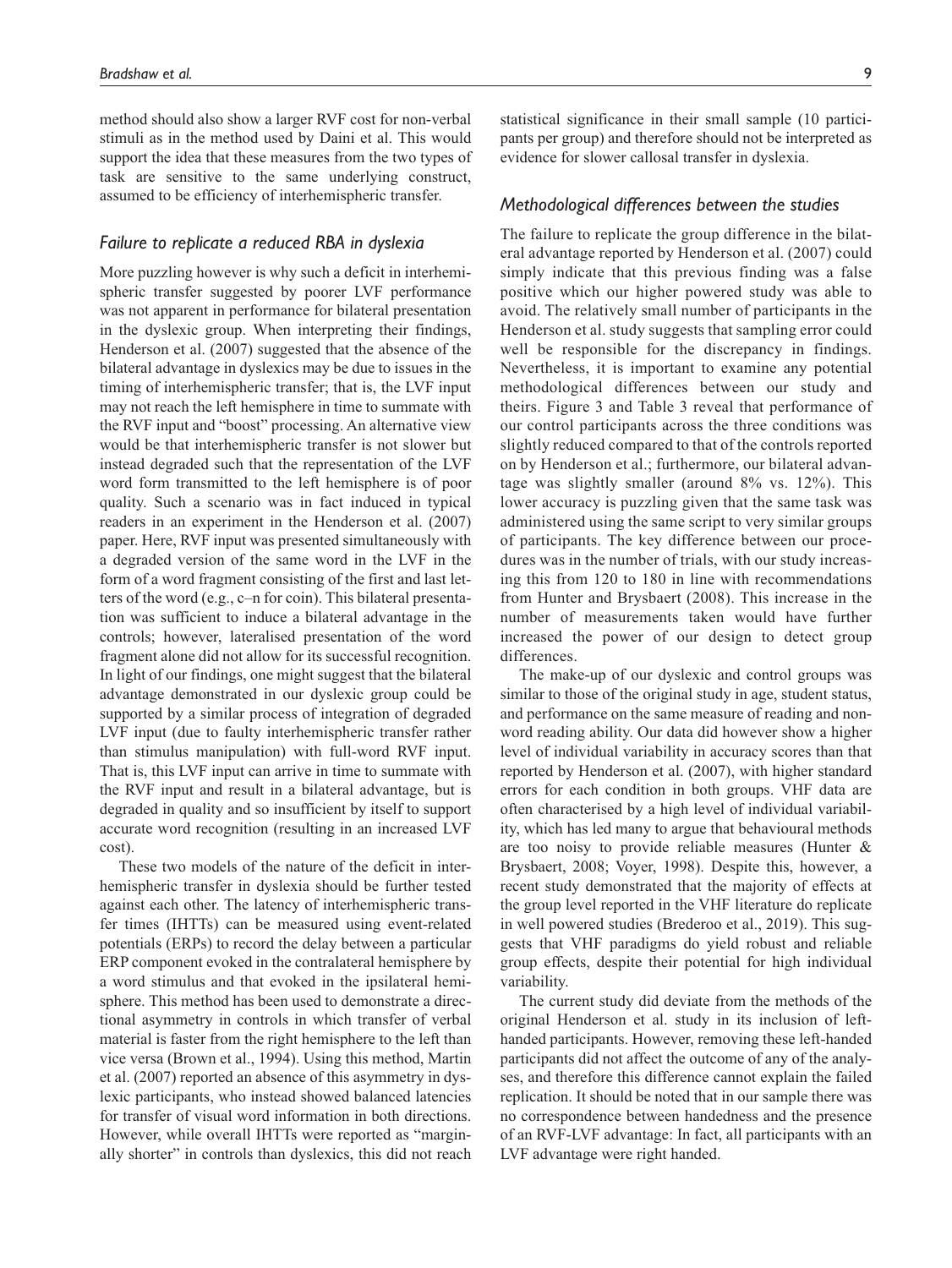The experimental task used by Henderson et al. does deviate from standard design in VHF paradigms in a number of ways. Typically, VHF tasks require participants to verbally report the presented word, thus allowing for reaction times to be measured as well as accuracy. In contrast, the current task required participants to type the word after presentation in a non-timed fashion. This lack of a response time measure seems somewhat counterintuitive with regard to the theory being tested, as one might assume that the effects of inefficient callosal transfer would be most evident in slower response times. However, other studies of the bilateral advantage have reported this effect for both reaction time and accuracy measures (Mohr et al., 2007; Mohr & Pulvermüller, 2002). Furthermore, a very short stimulus presentation of 60ms was used, much shorter than the 150ms presentation reported as standard by Hunter and Brysbaert (2008). Other studies with this paradigm have also used picture stimuli rather than written word stimuli, which could make the task easier for dyslexic participants (Hunter & Brysbaert, 2008). Given that this was a replication study, these design parameters were kept identical to the original study, but future work might consider systematically assessing the effects of such parameters.

# *Limitations of the study*

One key criticism of the methodological design of the task used by Henderson et al. and the current study is the lack of direct control over the location of participants' eye fixation locations during the tasks. Concerns over the extent to which participants adhere to instructions to fixate centrally have been raised; indeed when eye movements are monitored with eye-tracking, it is often reported that participants fail to maintain central fixation (Jordan et al., 1998; van der Haegen et al., 2011). This is a concern for a paradigm which fundamentally relies on the assumption of central fixation and thus isolated presentation of stimuli to each hemisphere. However, others have reported more reassuring findings that such deviations from central fixation do not in practice affect measurement of key effects. The addition of eye-position contingent stimulus presentation has been reported to have no effect on the RVF-LVF advantage (Jordan et al., 1998) or on the related optimal viewing position curve (van der Haegen et al., 2010), and importantly does not improve correspondence with laterality measurements from fMRI (van der Haegen et al., 2011). To our knowledge, however, no study has used eye-tracking when measuring the RBA effect; this would be useful to validate the presence of the effect when fixation location is controlled.

A further potential criticism of the current design relates to the presentation of strings of Xs to the VHF contralateral to the target stimulus on unilateral trials. This is recommended for use in VHF methods so as to visually balance the stimulus array to discourage spontaneous eyemovements towards the target (Hunter & Brysbaert, 2008). However, others have suggested that such contralateral perceptual distractors may interfere with processing of the target and so impair recognition performance (Chu & Meltzer, 2019; Fernandino et al., 2007). Unilateral trials may thus require greater attentional resources to selectively attend to the target word in the face of such interference. Viewed in this way, the so called RBA observed when comparing "unilateral" and redundant bilateral trials could in fact reflect a unilateral disadvantage. It is possible therefore that differences in the findings between the current study and that of Henderson et al. could be due to differences in the extent of attentional difficulties in the two samples. It should be noted, however, that the bilateral advantage effect has been demonstrated in a number of studies that did not use contralateral Xs during unilateral trials (Hasbrooke & Chiarello, 1998; Mohr et al., 2000, 2007; Mohr & Pulvermüller, 2002).

# *Future directions*

To move forward, the interhemispheric deficit hypothesis of dyslexia needs clarification as to what aspect of interhemispheric communication is affected. The corpus callosum is a heterogeneous structure with distinct subregions that are involved in the transfer of different types of information at different levels of processing. For this theory to develop, it will be important for it to take into account what is known about the topography of the corpus callosum. Rather than assuming a global deficit in interhemispheric transfer, dyslexia could involve dysfunction in specific callosal segment(s) leading to disruption to the transfer of specific types of information. Specifying such details would enable more effective testing of the predictions of the theory, such that different aspects of interhemispheric transfer beyond that of visual information can be probed in dyslexia in the context of falsifiable predictions.

Such predictions could be tested using a task developed by Banich and Belger (1990), in which participants make match/mismatch decisions that require comparing across two items. Stimulus presentation is manipulated such that there is either a need for interhemispheric transfer (acrosshemisphere trials, that is, one item presented to each hemisphere) or no need (within-hemisphere trials, that is, both items presented to the same hemisphere). One can then compare accuracy or speed of performance between these types of trials to determine which mode of processing is more advantageous. It is generally found that within-hemisphere processing is more advantageous for simple tasks (e.g., perceptual letter matching, A and A), whereas performance is better for across-hemisphere trials for complex tasks (e.g., identity letter matching, A and a) (Hughes et al., 2016; Weissman & Banich, 2000). It is proposed that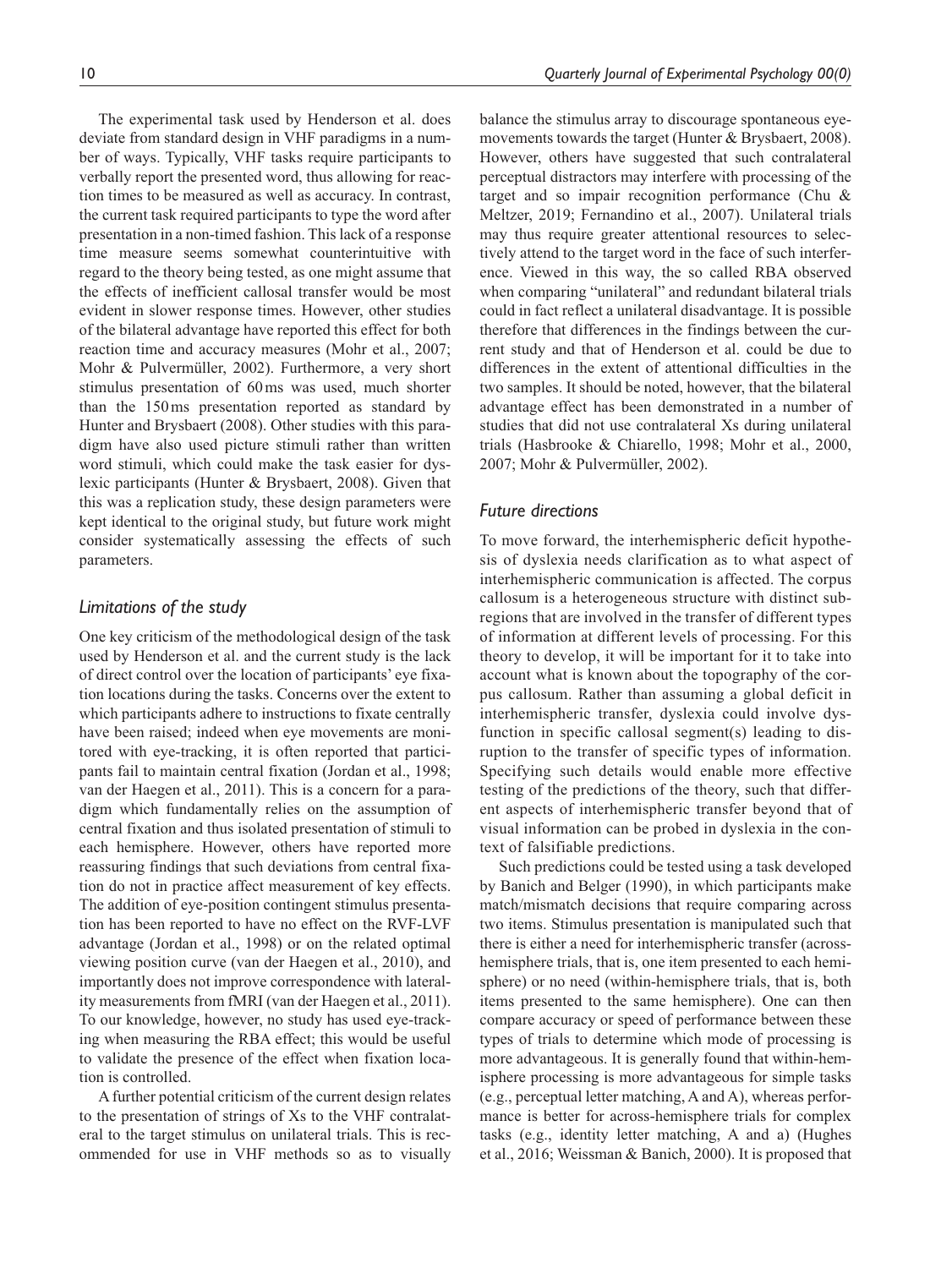the benefits of increased computational power associated with cooperative interhemispheric processing outweigh the costs of requiring interhemispheric transfer only when the task is sufficiently complex. Assuming a deficit in interhemispheric transfer in dyslexia, one might predict that dyslexic participants would show better performance for within-hemisphere trials than between-hemisphere trials regardless of task complexity. This paradigm would further allow for testing of whether such a theorised pattern of performance in dyslexia is domain specific (e.g., specific to written word forms/letters) or seen across different types of stimuli (e.g., digits, pictures), to refine the interhemispheric deficit hypothesis. Indeed, this paradigm was used in the study by Daini et al. (2018) to demonstrate an increased RVF cost for non-verbal picture stimuli in dyslexic participants as previously discussed, suggesting the hypothesised impairment in interhemispheric transfer may be domain general.

Finally, one must consider that rather than being a cause of dyslexia, any theorised differences in interhemispheric transfer could instead be a consequence of poor acquisition of reading skill. In a study of adult illiterates, learning to read as an adult was found to be associated with increased white matter in the splenium of the corpus callosum (Carreiras et al., 2009), suggesting that acquisition of reading skill may itself drive development of more efficient interhemispheric transfer. Thus, although the present results provide support for an association between weaker interhemispheric transfer and dyslexia, they cannot shed light on the direction of causality within this relationship. Further work on the interhemispheric deficit hypothesis of dyslexia should seek to address this.

### *Summary and conclusion*

This study highlights the importance of replication studies to ensure that a significant effect frequently cited in the literature is a true effect. We found that while an increased LVF cost in dyslexic participants does provide support for the interhemispheric deficit theory of dyslexia, our failure to replicate a reduced RBA in dyslexia does not. This pattern may, however, reflect the type of disruption to interhemispheric transfer in dyslexia, being more consistent with a model of degraded transfer of LVF word input to the left hemisphere than slow callosal transfer. This proposal should be further investigated by studies explicitly designed to test the predictions of the two models. Further work is also needed to refine the interhemispheric deficit theory of dyslexia, to generate more specific testable hypotheses as to which aspects of interhemispheric transfer are affected.

### **Acknowledgements**

The authors would like to thank Dr. Lisa Henderson for her willingness to share experiment materials and data from the original study. The authors would also like to thank Miss Leanne Smith

for her help with data collection, and Dr. Paul Thompson for his help with the multi-level modelling analysis.

#### **Declaration of conflicting interests**

The author(s) declared no potential conflicts of interest with respect to the research, authorship, and/or publication of this article.

### **Funding**

The author(s) disclosed receipt of the following financial support for the research, authorship, and/or publication of this article: This work was supported by an advanced grant awarded by the European Research Council (project 694189—Cerebral Asymmetry: New directions in Correlates and Etiology [CANDICE]). Dorothy Bishop is funded by programme grant 082498/Z/07/Z from the Wellcome Trust.

# **ORCID iDs**

AR Bradshaw D <https://orcid.org/0000-0003-0138-5945> DVM Bishop <https://orcid.org/0000-0002-2448-4033>

#### **Open practices**

# m

All analysis scripts and anonymised data are available on Open Science Framework ([https://osf.io/4zdhf/\)](https://osf.io/4zdhf/).

#### **References**

- Badzakova-Trajkov, G., Hamm, J. P., & Waldie, K. E. (2005). The effects of redundant stimuli on visuospatial processing in developmental dyslexia. *Neuropsychologia*, *43*(3), 473–478. [https://doi.org/10.1016/j.neuropsycholo](https://doi.org/10.1016/j.neuropsychologia.2004.06.016)[gia.2004.06.016](https://doi.org/10.1016/j.neuropsychologia.2004.06.016)
- Banich, M. T., & Belger, A. (1990). Interhemispheric interaction: How do the hemispheres divide and conquer a task? *Cortex*, *26*(1), 77–94. [https://doi.org/10.1016/S0010-](https://doi.org/10.1016/S0010-9452(13)80076-7) [9452\(13\)80076-7](https://doi.org/10.1016/S0010-9452(13)80076-7)
- Banich, M. T., & Brown, W. S. (2000). A life-span perspective on interaction between the cerebral hemispheres. *Developmental Neuropsychology*, *18*(1), 1–10. [https://doi.](https://doi.org/10.1207/S15326942DN1801_1) [org/10.1207/S15326942DN1801\\_1](https://doi.org/10.1207/S15326942DN1801_1)
- Bosse, M. L., Tainturier, M. J., & Valdois, S. (2007). Developmental dyslexia: The visual attention span deficit hypothesis. *Cognition*, *104*(2), 198–230. [https://doi.](https://doi.org/10.1016/j.cognition.2006.05.009) [org/10.1016/j.cognition.2006.05.009](https://doi.org/10.1016/j.cognition.2006.05.009)
- Brederoo, S. G., Nieuwenstein, M. R., Cornelissen, F. W., & Lorist, M. M. (2019). Reproducibility of visual-field asymmetries: Nine replication studies investigating lateralization of visual information processing. *Cortex*, *111*, 100–126. <https://doi.org/10.1016/j.cortex.2018.10.021>
- Brown, W. S., Larson, E. B., & Jeeves, M. A. (1994). Directional asymmetries in interhemispheric transmission time: Evidence from visual evoked potentials. *Neuropsychologia*, *32*(4), 439–448. [https://doi.org/10.1016/0028-3932\(94\)](https://doi.org/10.1016/0028-3932(94)90089-2) [90089-2](https://doi.org/10.1016/0028-3932(94)90089-2)
- Button, K. S., Ioannidis, J. P. A., Mokrysz, C., Nosek, B. A., Flint, J., Robinson, E. S. J., & Munafò, M. R. (2013). Power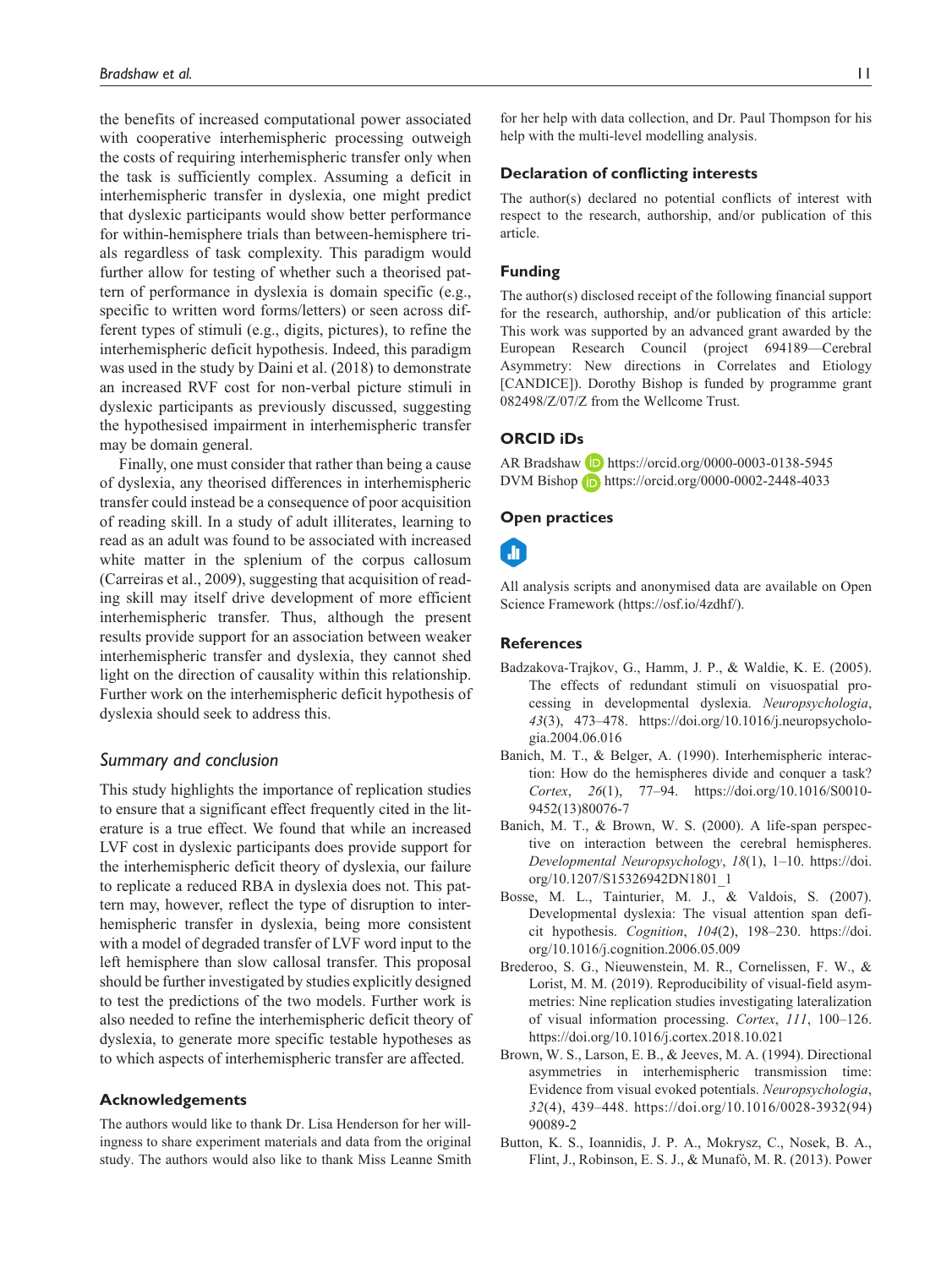failure: Why small sample size undermines the reliability of neuroscience. *Nature Reviews Neuroscience*, *14*(5), 365– 376. <https://doi.org/10.1038/nrn3475>

- Callens, M., Whitney, C., Tops, W., & Brysbaert, M. (2013). No deficiency in left-to-right processing of words in dyslexia but evidence for enhanced visual crowding. *Quarterly Journal of Experimental Psychology*, *66*(9), 1803–1817. <https://doi.org/10.1080/17470218.2013.766898>
- Carreiras, M., Seghier, M. L., Baquero, S., Estévez, A., Lozano, A., Devlin, J. T., & Price, C. J. (2009). An anatomical signature for literacy. *Nature*, *461*(7266), 983–986. [https://doi.](https://doi.org/10.1038/nature08461) [org/10.1038/nature08461](https://doi.org/10.1038/nature08461)
- Cattell, R. B., & Cattell, A. K. S. (1973). *Handbook for the Culture Fair Intelligence Test: Scale 2*. Institute for Personality and Ability Testing.
- Chu, R. K., & Meltzer, J. A. (2019). Interhemispheric connectivity during lateralized lexical decision. *Human Brain Mapping*, *40*(3), 818–832. <https://doi.org/10.1002/hbm.24414>
- Cohen, L., Lehéricy, S., Chochon, F., Lemer, C., Rivaud, S., & Dehaene, S. (2002). Language-specific tuning of visual cortex? Functional properties of the Visual Word Form Area. *Brain*, *125*(5), 1054–1069. [https://doi.org/https://doi.](https://doi.org/https://doi.org/10.1093/brain/awf094) [org/10.1093/brain/awf094](https://doi.org/https://doi.org/10.1093/brain/awf094)
- Corballis, M. C., Birse, K., Paggi, A., Manzoni, T., Pierpaoli, C., & Fabri, M. (2010). Mirror-image discrimination and reversal in the disconnected hemispheres. *Neuropsychologia*, *48*(6), 1664–1669. [https://doi.org/10.1016/j.neuropsycholo](https://doi.org/10.1016/j.neuropsychologia.2010.02.011)[gia.2010.02.011](https://doi.org/10.1016/j.neuropsychologia.2010.02.011)
- Daini, R., De Fabritiis, P., Ginocchio, C., Lenti, C., Lentini, C. M., Marzorati, D., & Lorusso, M. L. (2018). Revisiting strephosymbolie: The connection between interhemispheric transfer and developmental dyslexia. *Brain Sciences*, *8*(4), Article 67.<https://doi.org/10.3390/brainsci8040067>
- Ellis, A. W., Ferreira, R., Cathles-Hagan, P., Holt, K., Jarvis, L., & Barca, L. (2009). Word learning and the cerebral hemispheres: From serial to parallel processing of written words. *Philosophical Transactions of the Royal Society B: Biological Sciences*, *364*(1536), 3675–3696. [https://doi.org/](https://doi.org/https://doi.org/10.1098/rstb.2009.0187) [https://doi.org/10.1098/rstb.2009.0187](https://doi.org/https://doi.org/10.1098/rstb.2009.0187)
- Facoetti, A., & Molteni, M. (2001). The gradient of visual attention in developmental dyslexia. *Neuropsychologia*, *39*(4), 352–357. [https://doi.org/10.1016/S0028-3932\(00\)00138-X](https://doi.org/10.1016/S0028-3932(00)00138-X)
- Facoetti, A., & Turatto, M. (2000). Asymmetrical visual fields distribution of attention in dyslexic children: A neuropsychological study. *Neuroscience Letters*, *290*(3), 216–218. [https://doi.org/10.1016/S0304-3940\(00\)01354-9](https://doi.org/10.1016/S0304-3940(00)01354-9)
- Facoetti, A., Turatto, M., Lorusso, M. L., & Mascetti, G. G. (2001). Orienting of visual attention in dyslexia: Evidence for asymmetric hemispheric control of attention. *Experimental Brain Research*, *138*(1), 46–53. [https://doi.](https://doi.org/10.1007/s002210100700) [org/10.1007/s002210100700](https://doi.org/10.1007/s002210100700)
- Fernandino, L., Iacoboni, M., & Zaidel, E. (2007). The effects of bilateral presentations on lateralized lexical decision. *Brain and Cognition*, *64*(1), 60–67. [https://doi.org/10.1016/J.](https://doi.org/10.1016/J.BANDC.2006.11.004) [BANDC.2006.11.004](https://doi.org/10.1016/J.BANDC.2006.11.004)
- Hari, R. (2001). Left minineglect in dyslexic adults. *Brain*, *124*(7), 1373–1380. <https://doi.org/10.1093/brain/124.7.1373>
- Hari, R., & Renvall, H. (2001). Impaired processing of rapid stimulus sequences in dyslexia. *Trends in Cognitive*

*Sciences*, *5*(12), 525–532. [https://doi.org/10.1016/S1364-](https://doi.org/10.1016/S1364-6613(00)01801-5) [6613\(00\)01801-5](https://doi.org/10.1016/S1364-6613(00)01801-5)

- Hasbrooke, R. E., & Chiarello, C. (1998). Bihemispheric processing of redundant bilateral lexical information. *Neuropsychology*, *12*(1), 78–94. <https://doi.org/10.1037//0894-4105.12.1.78>
- Hellige, J. B. (1993). *Perspectives in cognitive neuroscience. Hemispheric asymmetry: What's right and what's left*. Harvard University Press.
- Henderson, L., Barca, L., & Ellis, A. W. (2007). Interhemispheric cooperation and non-cooperation during word recognition: Evidence for callosal transfer dysfunction in dyslexic adults. *Brain and Language*, *103*(3), 276–291. [https://doi.](https://doi.org/https://doi.org/10.1016/j.bandl.2007.04.009) [org/https://doi.org/10.1016/j.bandl.2007.04.009](https://doi.org/https://doi.org/10.1016/j.bandl.2007.04.009)
- Hughes, A. J., Upshaw, J. N., Macaulay, G. M., & Rutherford, B. J. (2016). Enhancing the ecological validity of tests of lateralization and hemispheric interaction: Evidence from fixated displays of letters or symbols of varying complexity. *Brain and Cognition*, *106*, 1–12. [https://doi.org/10.1016/j.](https://doi.org/10.1016/j.bandc.2016.04.012) [bandc.2016.04.012](https://doi.org/10.1016/j.bandc.2016.04.012)
- Hunter, Z. R., & Brysbaert, M. (2008). Visual half-field experiments are a good measure of cerebral language dominance if used properly: Evidence from fMRI. *Neuropsychologia*, *46*(1), 316–325. [https://doi.org/10.1016/j.neuropsycholo](https://doi.org/10.1016/j.neuropsychologia.2007.07.007)[gia.2007.07.007](https://doi.org/10.1016/j.neuropsychologia.2007.07.007)
- Jordan, T. R., Patching, G. R., & Milner, A. D. (1998). Central fixations are inadequately controlled by instructions alone: Implications for studying cerebral asymmetry. *Quarterly Journal of Experimental Psychology Section A: Human Experimental Psychology*, *51*(2), 371–391. [https://doi.](https://doi.org/10.1080/713755764) [org/10.1080/713755764](https://doi.org/10.1080/713755764)
- Kelly, M. L., Jones, M. W., McDonald, S. A., & Shillcock, R. C. (2004). Dyslexics' eye fixations may accommodate to hemispheric desynchronization. *NeuroReport*, *15*(17), 2629– 2632. <https://doi.org/10.1097/00001756-200412030-00014>
- Knecht, S., Dräger, B., Deppe, M., Bobe, L., Lohmann, H., Flöel, A., . . .Henningsen, H. (2000). Handedness and hemispheric language dominance in healthy humans. *Brain*, *123*(12), 2512–2518.<https://doi.org/10.1093/brain/123.12.2512>
- Lazic, S. E. (2018). Four simple ways to increase power without increasing the sample size. *Laboratory Animals*, *52*, 621–629. doi:10.1177/0023677218767478
- Lindell, A. K., Nicholls, M. E. R., & Castles, A. E. (2003). The effect of orthographic uniqueness and deviation points on lexical decisions: Evidence from unilateral and bilateral-redundant presentations. *Quarterly Journal of Experimental Psychology Section A: Human Experimental Psychology*, *56*(2), 287–307. [https://doi.](https://doi.org/10.1080/02724980244000341) [org/10.1080/02724980244000341](https://doi.org/10.1080/02724980244000341)
- Lindell, A. K., Nicholls, M. E. R., Kwantes, P. J., & Castles, A. (2005). Sequential processing in hemispheric word recognition: The impact of initial letter discriminability on the OUP naming effect. *Brain and Language*, *93*(2), 160–172. <https://doi.org/10.1016/j.bandl.2004.09.006>
- Marks, N. L., & Hellige, J. B. (2003). Interhemispheric interaction in bilateral redundancy gain: Effects of stimulus format. *Neuropsychology*, *17*(4), 578–593. [https://doi.](https://doi.org/10.1037/0894-4105.17.4.578) [org/10.1037/0894-4105.17.4.578](https://doi.org/10.1037/0894-4105.17.4.578)
- Martin, C. D., Thierry, G., Démonet, J. F., Roberts, M., & Nazir, T. (2007). ERP evidence for the split fovea theory. *Brain*